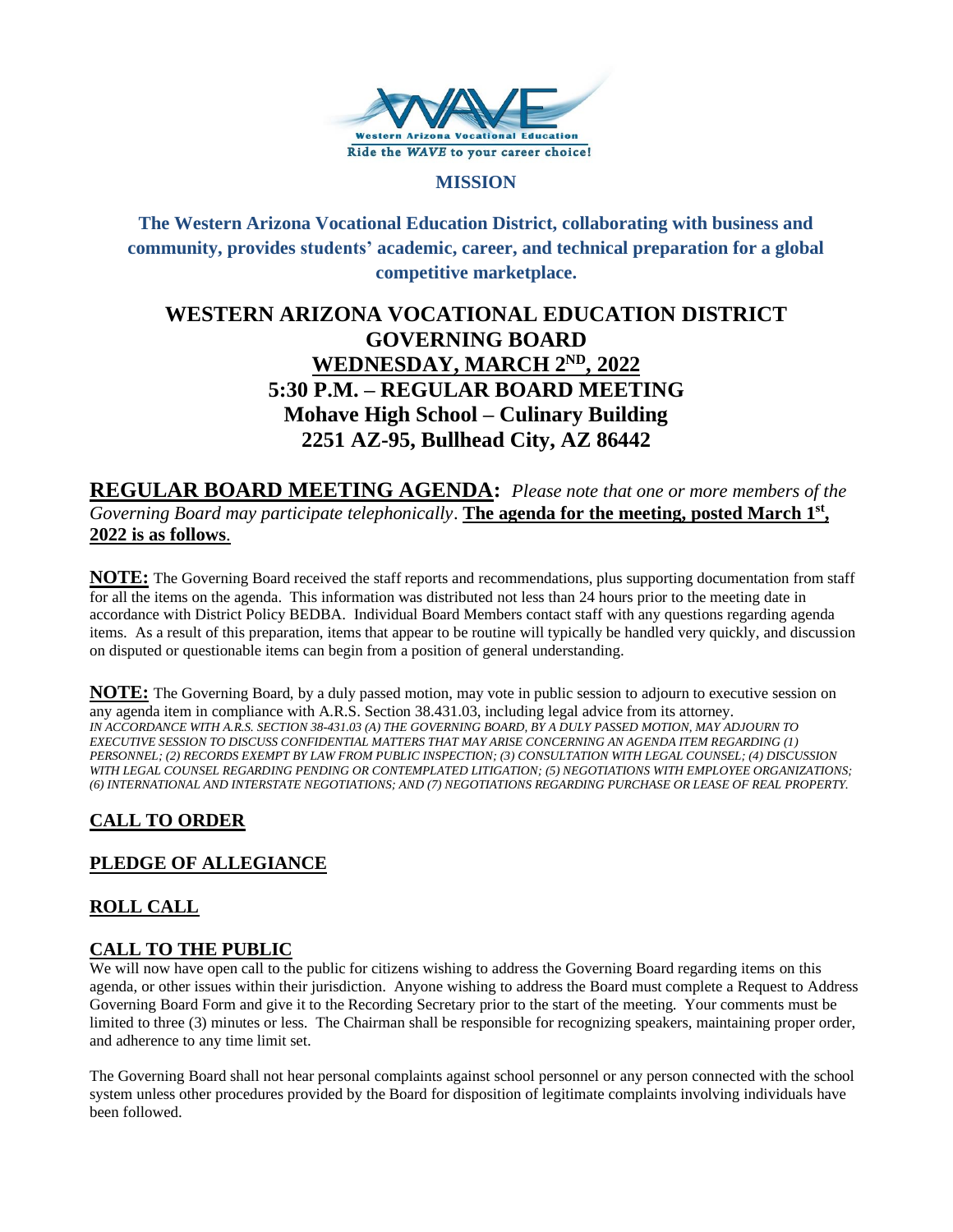### REGULAR BOARD MEETING AGENDA March 2, 2022 WAVE GOVERNING BOARD **PAGE 2**

The Governing Board meeting is subject to the Arizona Open Meeting Law. The Board will not respond to comments or presentations made in the Call to the Public. At the conclusion of the open call to the public, individual members of the Board may respond to criticism made by those who have addressed them, may ask staff to review a matter, or may ask that a matter be put on a future agenda.

## **AGENDA MODIFICATIONS:**

Any items to be moved to another place on the agenda or withdrawn from the agenda completely.

#### **WAIVER MOTION:**

Motion to waive the reading in full resolutions presented for adoption at this meeting.

## **SUPERINTENDENT'S REPORT**

- a) Superintendent Report and Legislative Update (Written)
- b) CTE Director Reports (Written)
- c) WOW Award

## **GOVERNING BOARD MEMBER REPORTS**

## **ITEMS TO BE WITHDRAWN FROM CONSENT AGENDA**

#### **CONSENT AGENDA**

- 1. Approve WAVE District operating expense vouchers and payroll vouchers.
- 2. Discussion and possible action to approve the minutes of the February 2, 2022 Regular Board Meeting.

#### **OLD BUSINESS**

- 3. Discussion and possible action on items relating to school closures, Board meetings, school reopening and COVID19 pandemic related issues to include but not limited to:
	- ADM Update
	- Operations
	- State of AZ OSHA Plan Update
- 4. Discussion and possible action on the WAVE Central Campus roof and solar project.

#### **NEW BUSINESS**

- 5. Discussion and possible action on the request for proposals partner district additional allocation.
- 6. Discussion and possible action on approval of Special Projects Proposal from Parker High School.
- 7. Discussion and possible action on approval of WAVE Scholarship and Application.
- 8. Discussion and possible action on new position proposal for a Support Services Coordinator.